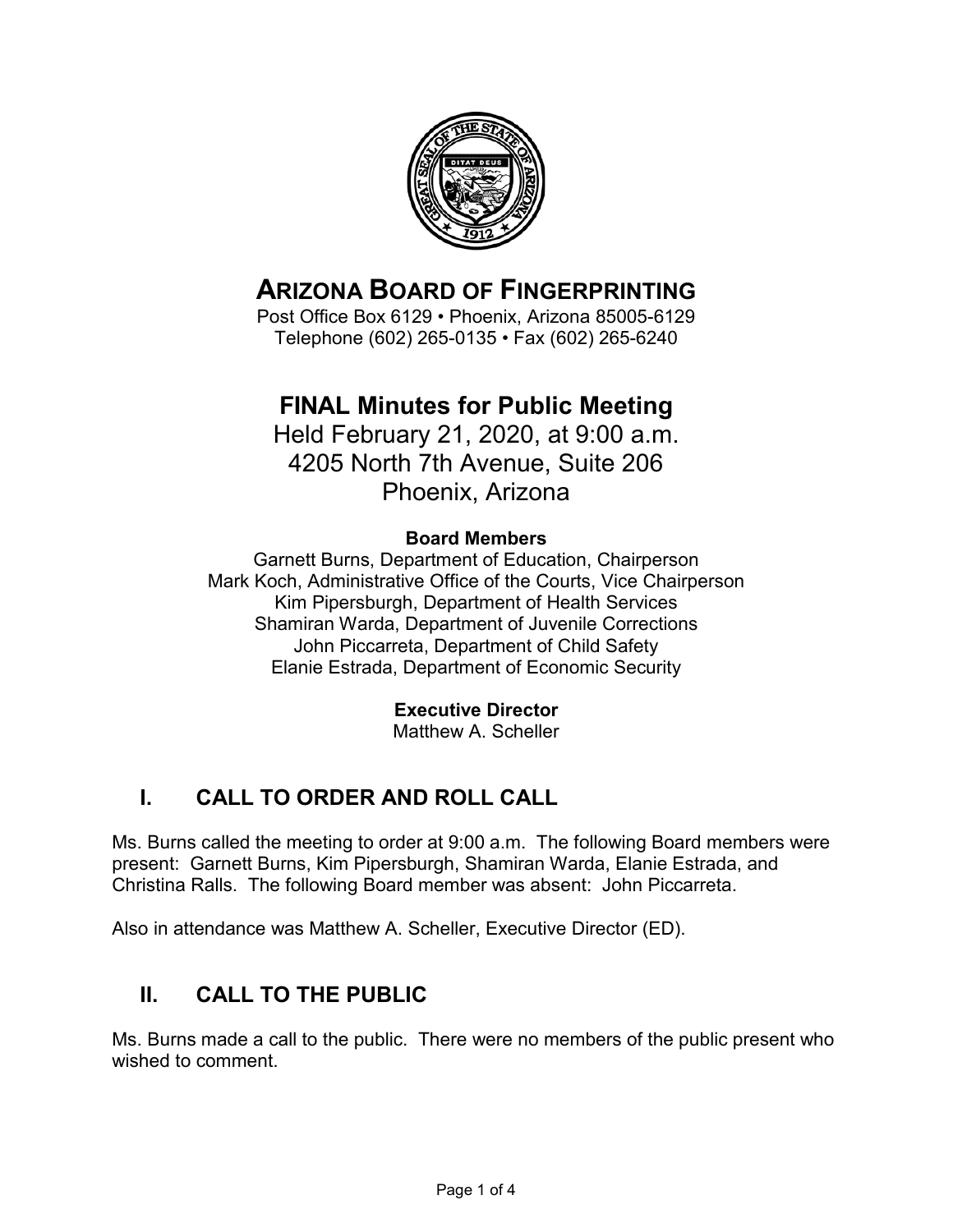### **III. APPROVAL OF MINUTES FROM SEPTEMBER 6, 2019**

Ms. Pipersburgh made a motion to approve the draft minutes from September 6, 2019, and Ms. Warda seconded. The motion passed 5–0.

## **IV. EXECUTIVE DIRECTOR'S REPORT**

#### **A. Report on Implementation of Auditor General Recommendations**

Mr. Scheller reported on the Board's progress with the implementation of the four (4) Arizona Auditor General (AAG) recommendations in Auditor General Report 19-114 that was published on October 2, 2019. The first recommendation by the AG's office is to "monitor the impact to its operations and assess whether additional staff are needed to handle its increasing workload and continue meeting its statutory time frames." The Board implemented this recommendation by creating an Office Manager position and hiring a new staff member for the vacant Administrative Assistant position. Both of these moves have greatly enhanced the ability of the Board to process the increasing number of applications and workload.

The second AAG recommendation is to "develop and implement a checklist for staff use to ensure that all required application materials are received, reviewed, and retained." Mr. Scheller indicated that the Board has implemented this recommendation by creating a "Data-Entry/File Management Checklist." Board staff created a checklist in order that all required documents of an application are received, reviewed, and retained. Mr. Scheller provided the Board members examples from the meeting that was held prior to the public meeting this morning. Mr. Scheller noted that the checklist is an internal working document and will continue to be refined and enhanced over time.

The third AAG recommendation is to "develop and implement policies and procedures for addressing potential conflicts of interest in accordance with State laws, including requiring Board members and employees to disclose certain interests in the Board's official records, either through a signed document maintained in a special file or the Board's official minutes." Mr. Scheller indicated that the Board would review this matter under Section V of the Agenda.

The fourth AAG recommendation is to "analyze its current revenues and costs to determine whether the \$7 fee should be adjusted (and document its analysis and determination), and establish and implement a process for periodically reviewing the appropriateness of its fee." Mr. Scheller indicated that the Board would review this matter under Section VI of the Agenda.

#### **B. Report on the Board's 5 Year Rule Report**

Mr. Scheller reported that the Governor's Regulatory Review Council ("GRRC") will review the Board's Five Year Rule Report ("5YRR") at a study session that will be held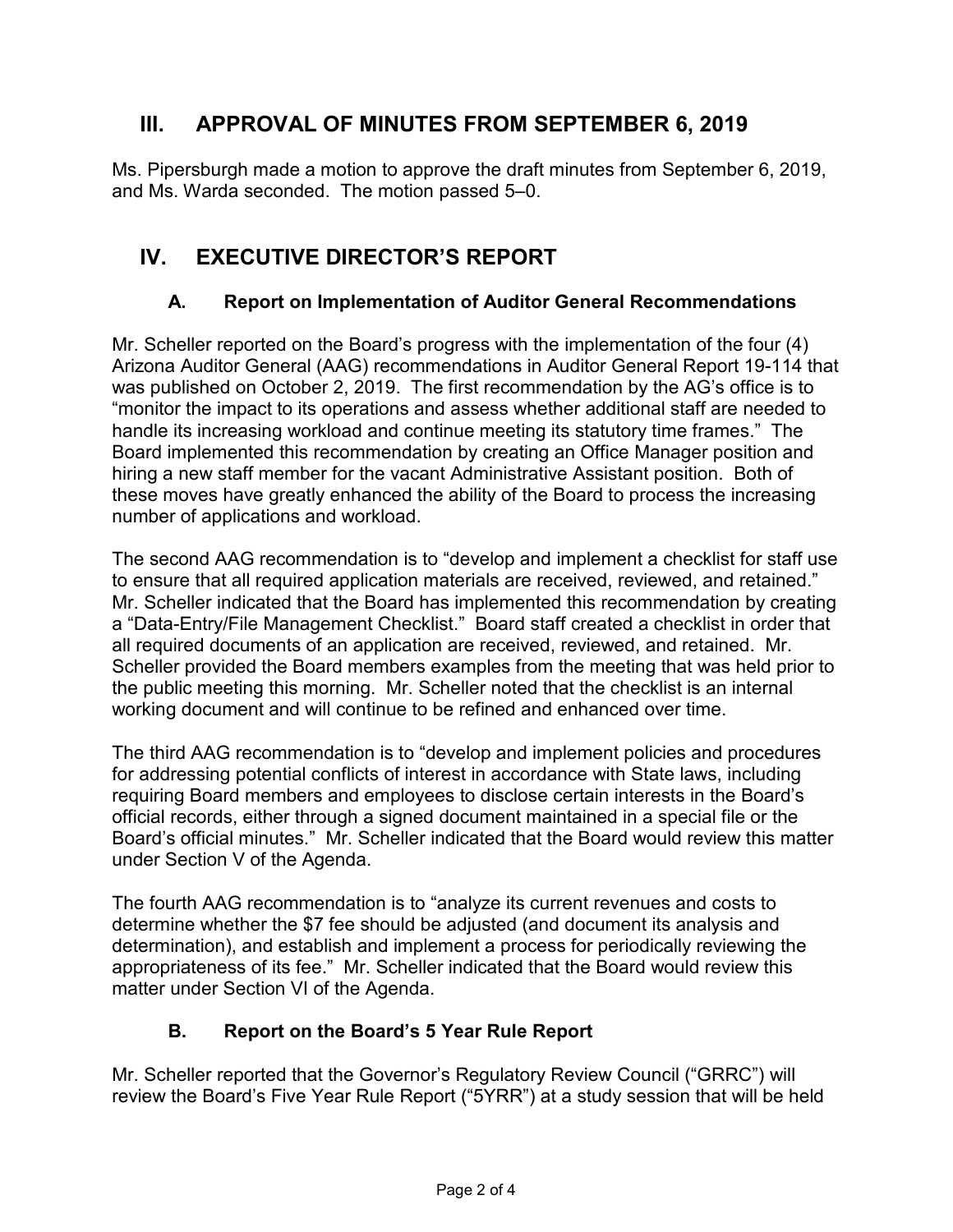next Tuesday, February 25, 2020. Mr. Scheller indicated that he will be present at the study session next Tuesday to answer any questions by the GRRC Board members. If the study session goes well, GRRC will review and make a final determination on the 5YRR on Tuesday, March 3, 2020 at 10:00 a.m. One of the most critical items GRRC will consider in the 5YRR is the recommended change to the fingerprint clearance card fee that will be discussed in Section VI of the Agenda. If the Board recommends a change to the fee, Mr. Scheller will follow up with a letter to GRRC that will be included in the Board's 5YRR and discussed at the study session on February 25, 2020.

## **V. ADOPTION OF CONFLICT OF INTEREST POLICY**

Ms. Burns referred the Board members to Mr. Scheller's memo dated February 19, 2020, proposing New Board Policies (see Attachment A).

Mr. Scheller indicated that there are three related policies that were drafted for the Board's review and recommended approval. The policies address any potential conflicts of interest concerns and therefore address the recommendation from the Auditor General Report. The policies are: Conflict of Interest Policy #101, Ethical Standards Policy #102, and Hearing Recusal Policy #103.

Ms. Pipersburgh made a motion to adopt the conflict of interest polices as drafted, and Ms. Warda seconded. The motion passed 5–0.

Mr. Scheller indicated that he will make copies for each Board members signature.

## **VI. CHANGE TO FINGERPRINT-CLEARANCE-CARD FEE**

Ms. Burns referred the Board members to Mr. Scheller's memo dated February 19, 2020, proposing a Board Fee Decrease (see Attachment B).

Mr. Scheller indicated that he would answer any questions regarding the memo and the rationale for adopting rules to decrease the Board's portion of the fingerprint-clearancecard fee from \$7.00 to \$4.00. In addition, Mr. Scheller indicated that he would answer any questions regarding the adoption of an annual review the appropriateness of the Board fee at its meeting each year in August.

Ms. Pipersburgh commented that she agreed with the rationale for the fee decrease and recommended that the Board consider reducing its fee from the current \$7.00 per application for a fingerprint clearance card to \$4.00 per application. Ms. Burns indicated that she agreed with her comments.

Ms. Pipersburgh made a motion to decrease the Board fee from \$7.00 to \$4.00 and to review the appropriateness of the fee on an annual basis. Ms. Warda seconded the motion. The motion passed 5–0.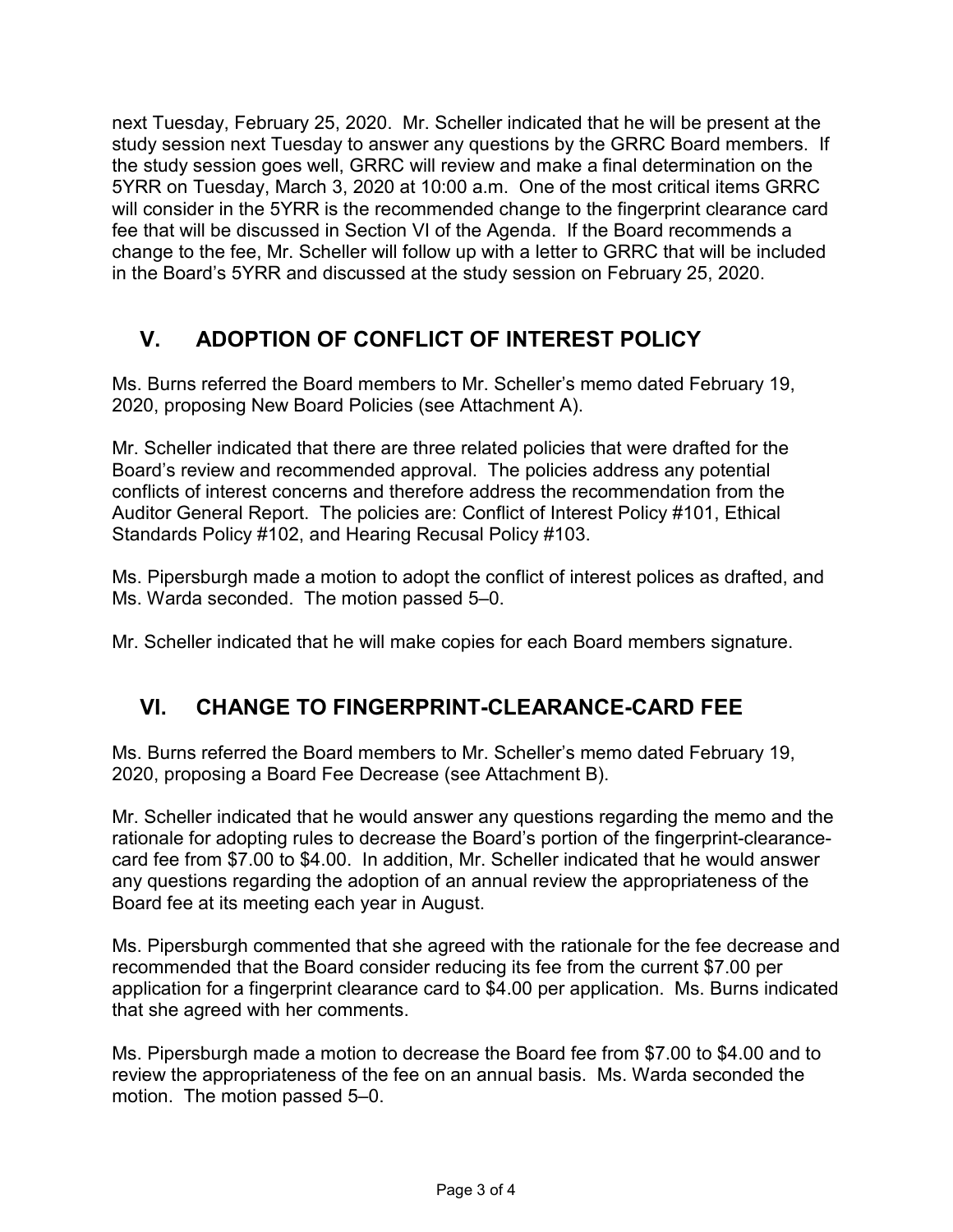## **VII. ADJOURNMENT**

Ms. Burns adjourned the meeting at 9:22 a.m.

Minutes approved on August 21, 2020

 $\overline{\phantom{a}}$  , where  $\overline{\phantom{a}}$  , where  $\overline{\phantom{a}}$  ,  $\overline{\phantom{a}}$  ,  $\overline{\phantom{a}}$  ,  $\overline{\phantom{a}}$  ,  $\overline{\phantom{a}}$  ,  $\overline{\phantom{a}}$  ,  $\overline{\phantom{a}}$  ,  $\overline{\phantom{a}}$  ,  $\overline{\phantom{a}}$  ,  $\overline{\phantom{a}}$  ,  $\overline{\phantom{a}}$  ,  $\overline{\phantom{a}}$  ,  $\overline{\phantom{a}}$  , Matthew A. Scheller, Executive Director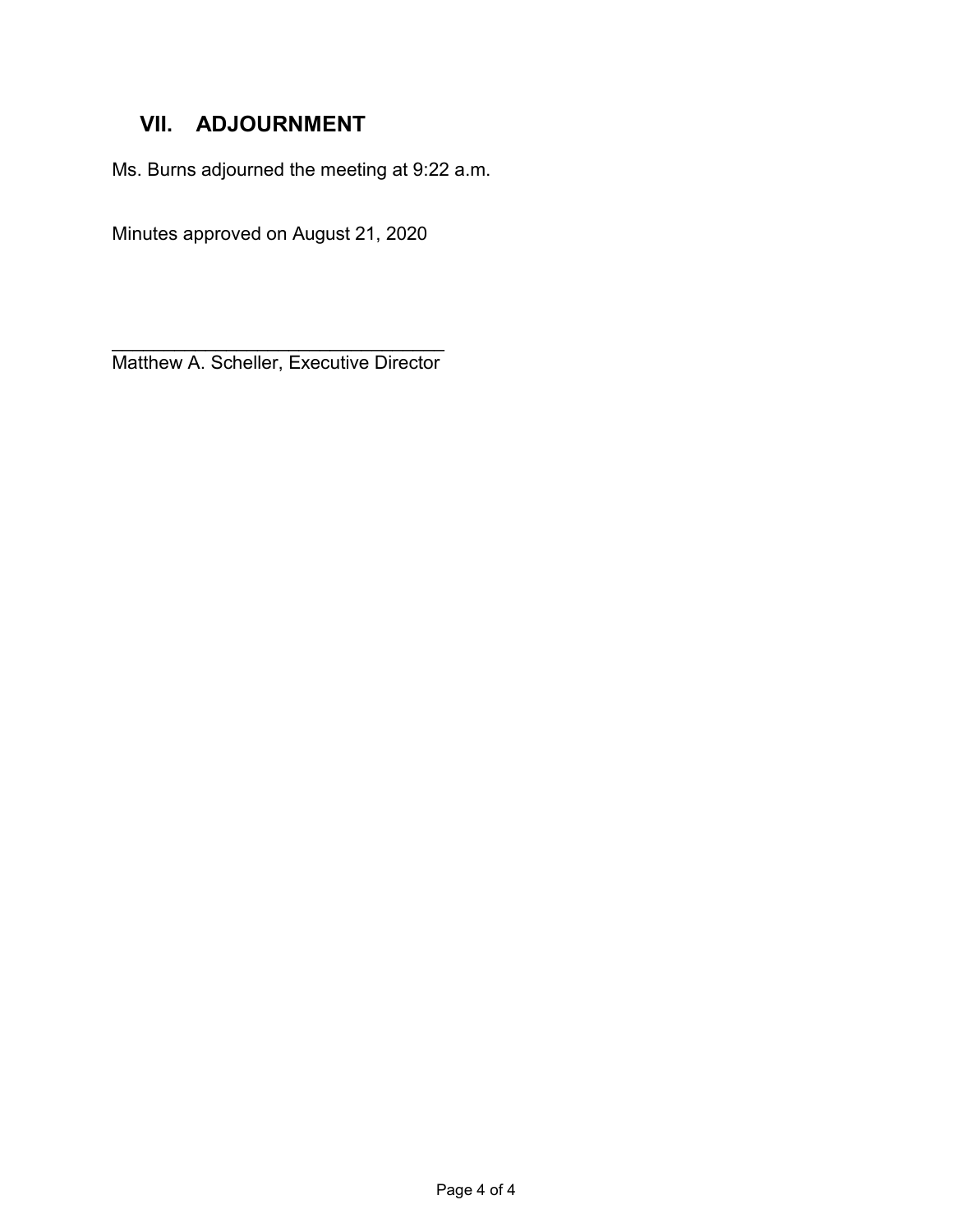

# **Arizona Board of Fingerprinting** Memo

TO: Board Members FROM: Matthew A. Scheller Date: February 19, 2020 **SUBJECT New Board Policies**

At its February 21, 2020 meeting, the Board will consider whether to adopt policies regarding conflict-of-interest laws. This memo describes the reasons for implementing the new policies and why it is being recommended at this time.

 $\_$  , and the contribution of the contribution of  $\mathcal{L}_\mathcal{A}$  , and the contribution of  $\mathcal{L}_\mathcal{A}$ 

### **CONFLICT OF INTEREST**

In October 2019, the Arizona Auditor General completed and published a performance audit and sunset review and indicated the following regarding the Board's compliance with State conflict-of-interest laws: "[t]he Board has not implemented policies and procedures for ensuring compliance with State laws that require public officers and employees of public agencies, including Board members, to avoid conflicts of interest that might influence or affect their official conduct. These laws require certain interests to be disclosed in a public agency's official records, either through a signed document or the agency's official minutes. Public officers/employees must then refrain from participating in matters related to disclosed interests. In addition, public agencies are required to maintain a special file of all documents necessary to memorialize such disclosures and make this file available for public inspection. The Board does not have a process to address potential conflicts of interest in accordance with these laws."

Therefore, the recommendation in the Auditor General Report states, "[t]he Board should develop and implement policies and procedures for addressing potential conflicts of interest in accordance with State laws."

#### **RECOMMENDED POLICY CHANGES**

Attached to this memo (Attachment #1), I have included three draft policies for the Board's consideration and approval. It is recommended that the Board adopted several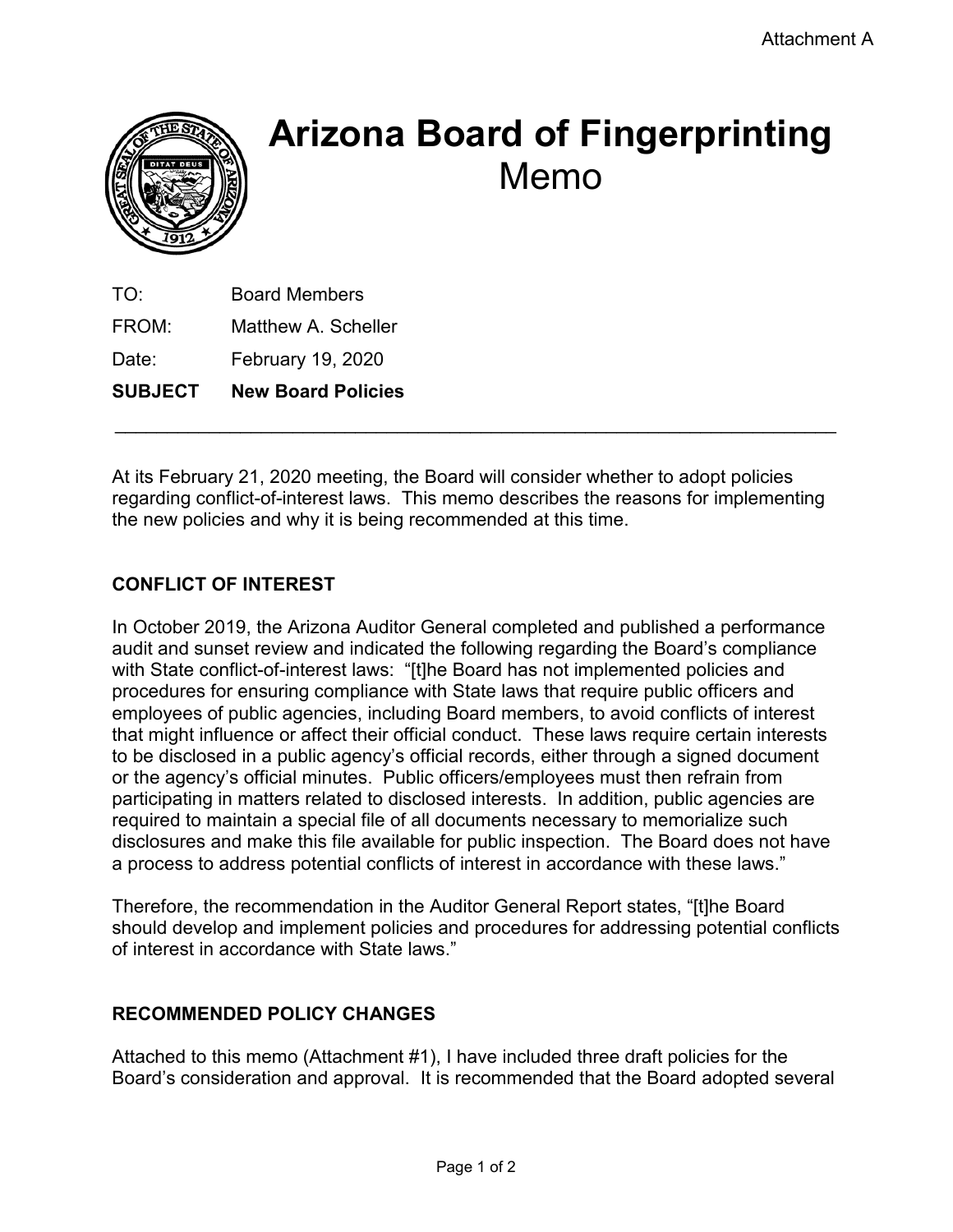policies that directly or indirectly address any potential conflict of interest concern. They are as follows:

#### *Conflict of Interest Policy #101 Ethical Standards Policy #102 Hearing Recusal Policy #103*

#### **PROCEDURES**

The Board's statutes do not prescribe procedures for enacting new polices that it will abide by. However, open-meeting laws prohibit discussing these changes in executive session, unless it would be to discuss it directly with the Board's Legal Counsel, the Arizona Attorney General's Office. The most straightforward procedure would be similar to what the Board has used in previous actions and its elections:

- 1. The Board has discussion, if necessary make changes to the recommended policies.
- 2. A member makes a motion to adopt the policy/policies, and the motion is seconded.
- 3. A vote is taken. If the motion passes by a majority, the policy is enacted.
- 4. If policy is enacted, the Board members will sign the new policy.
- 5. The Executive Director will post the policy on the Board of Fingerprinting website for review and a hardcopy will been placed in Board members' files.

When the Board has enacted new policies, it has been common practice for the policy to take effect immediately, unless otherwise specified by the Board.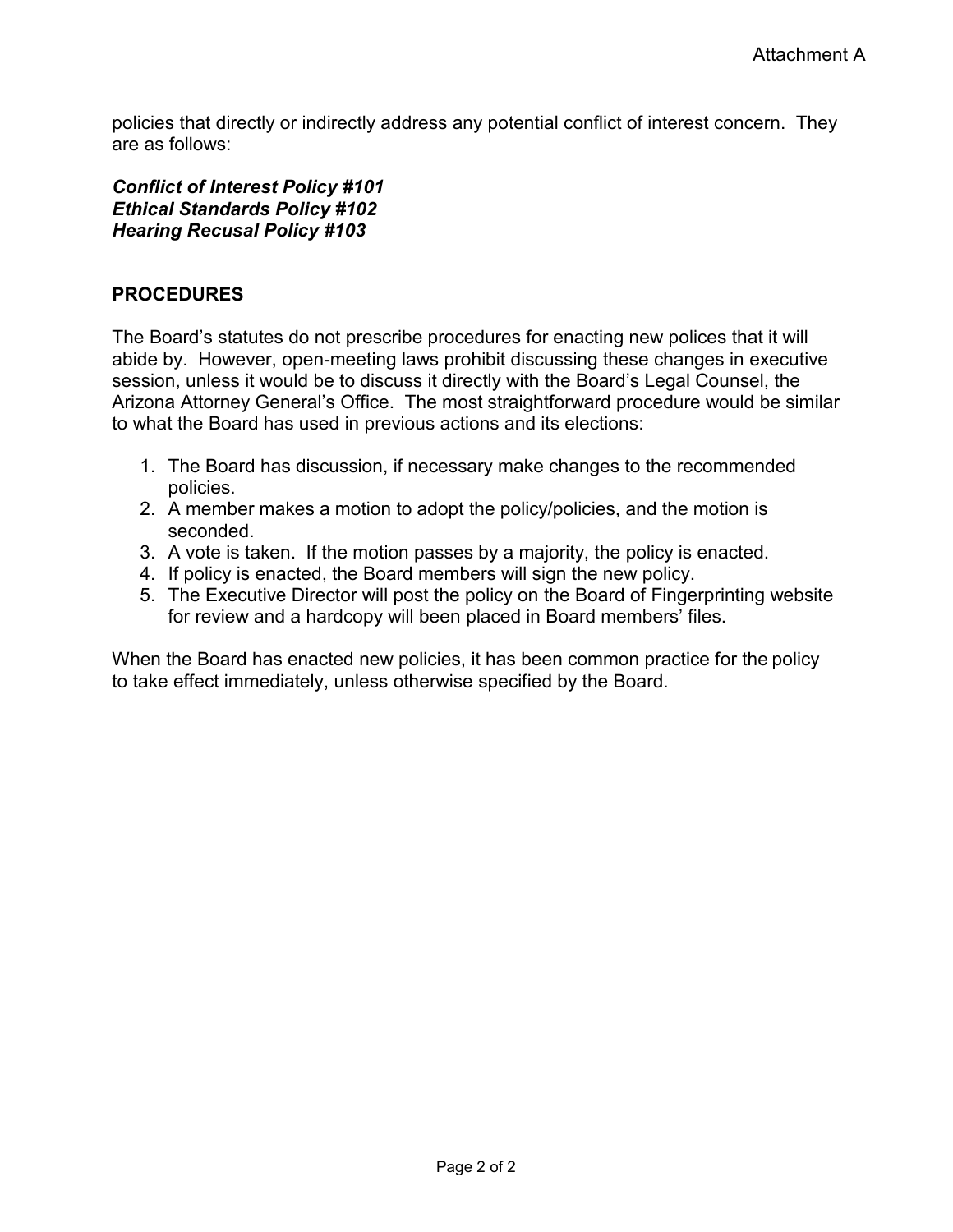| ARIZONA BOARD OF FINGERPRINTING | <b>TOPIC: Conflict of Interest</b>         |                               |
|---------------------------------|--------------------------------------------|-------------------------------|
| POLICIES AND PROCEDURES         | POLICY #:<br>EFFECTIVE:<br><b>UPDATED:</b> | 101<br>2/21/2020<br>2/21/2020 |

#### **Purpose:**

This Conflict of Interest Policy governs the activities of the Board and staff of the Arizona Board of Fingerprinting. Questions about the policy should be directed to the Executive Director. It is the duty of all Board members and staff to be aware of this policy and to identify conflicts of interest and situations that may result in the appearance of a conflict and to disclose those situations/conflicts/or potential conflicts to (i) the Executive Director (ii) the Chair of the Board or (iii) other designated person(s) as appropriate. This policy provides guidelines for identifying conflicts, disclosing conflicts and procedures to be followed to assist the Arizona Board of Fingerprinting manage conflicts of interest and situations that may result in the appearance of a conflict.

The board has adopted several policies that directly or indirectly address any potential conflict of interest concern. These policies are:

#### **Ethical Standards Policy #102**

*It is the policy of the Arizona Board of Fingerprinting to establish the highest standards of honesty, integrity, conduct and impartiality. These standards are necessary to merit the trust, confidence and respect of officials, employees and the general public. Therefore, Board members shall be held accountable for complying with these standards when conducting their official and personal affairs.*

#### **Hearing Recusal Policy #103**

*It is the policy of the Arizona Board of Fingerprinting to conduct all hearings in a fair and transparent manner without regard to personal or other biases and interests.*

Additionally, Board members are trained by our Executive Director and Arizona Attorney General's representative on how to avoid placing themselves in a conflict of interest situation.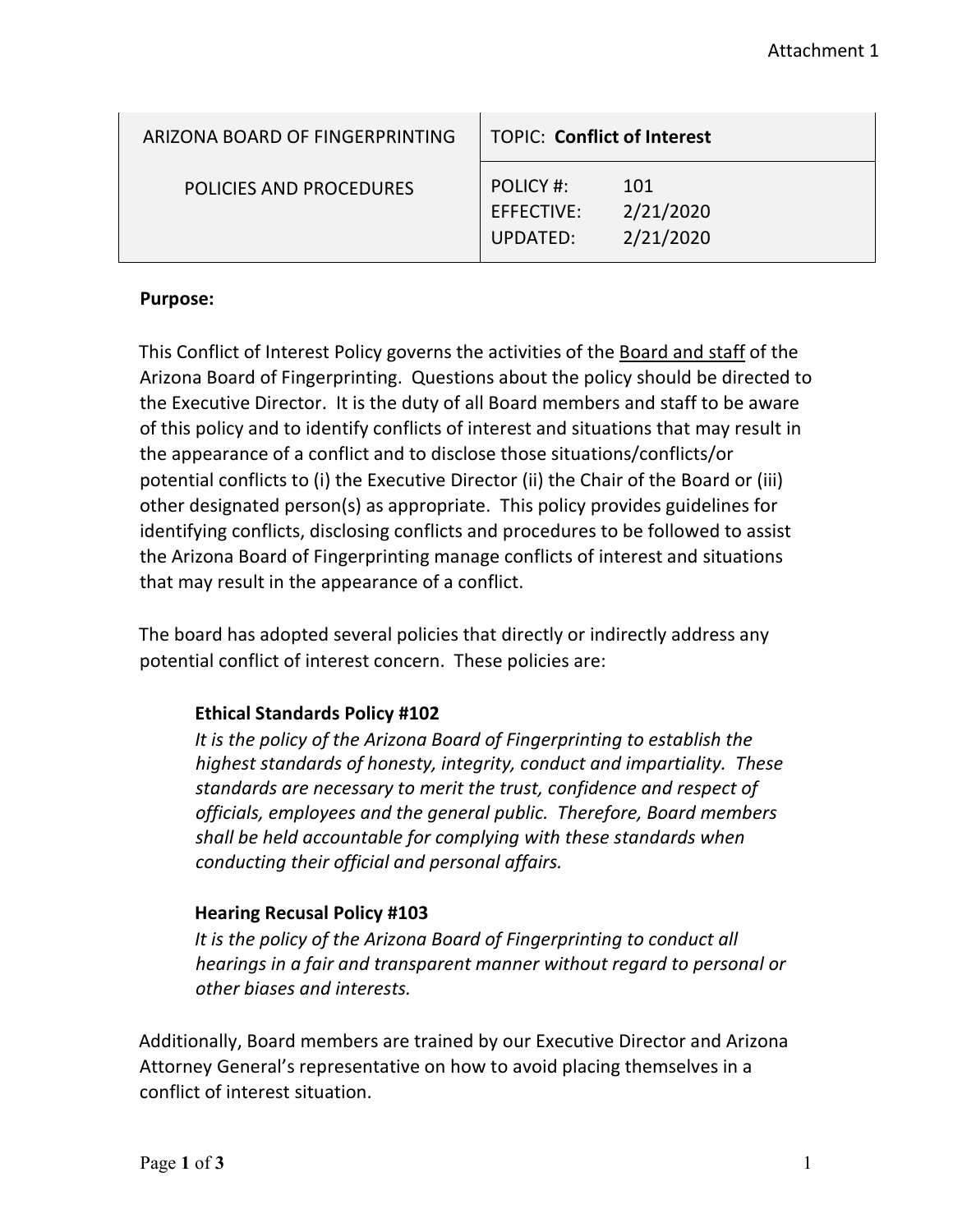1. **What is a conflict of interest**? A conflict of interest arises when a Board member or staff member has a personal interest that conflicts with the interests of Arizona Board of Fingerprinting or arise in situations where a board/staff member has divided loyalties (also known as a "duality of interest").

2. **Who might be affected by this policy?** Typically persons who are affected by a conflict of interest policy are the organization's Board members, officers, and senior staff. Arizona Board of Fingerprinting takes a broad view of conflicts and board/staff are urged to think of how a situation/transaction would appear to outside parties when identifying conflicts or possible conflicts of interest.

3. **Disclosure of Conflicts**. Board members and staff will disclose any known conflicts as they arise and will disclose those situations that are evolving that may result in a conflict of interest. Advance disclosure must occur so that a determination may be made as to the appropriate plan of action to manage the conflict. Staff should disclose to the Executive Director and Board members should disclose to the Chairman of the board as soon as the person with the conflict is aware of the conflict/potential conflict or appearance of a conflict exists.

4. **Procedures to manage conflicts**. For each interest disclosed, the full Board or the Executive Director or the Chairman of the board, as appropriate, will determine whether the organization should: (a) take no action or (b) disclose the situation more broadly and invite discussion/resolution by the full Board of what action to take, or (c) refrain from taking action and otherwise avoid the conflict. In most cases the broadest disclosure possible is advisable so that decisionmakers can make informed decisions that are in the best interests of the organization.

- a. When the conflict involves a decision-maker, the person with the conflict ("interested party"): (i) must fully disclose the conflict to all other decision makers; (ii) may not be involved in the decision of what action to take (e.g., may not participate in a vote) but may serve as a resource to provide other decision makers with the needed information.
- b. In some cases the person with the conflict may be asked to recuse him/herself from sensitive discussions so as not to unduly influence the discussion of the conflict.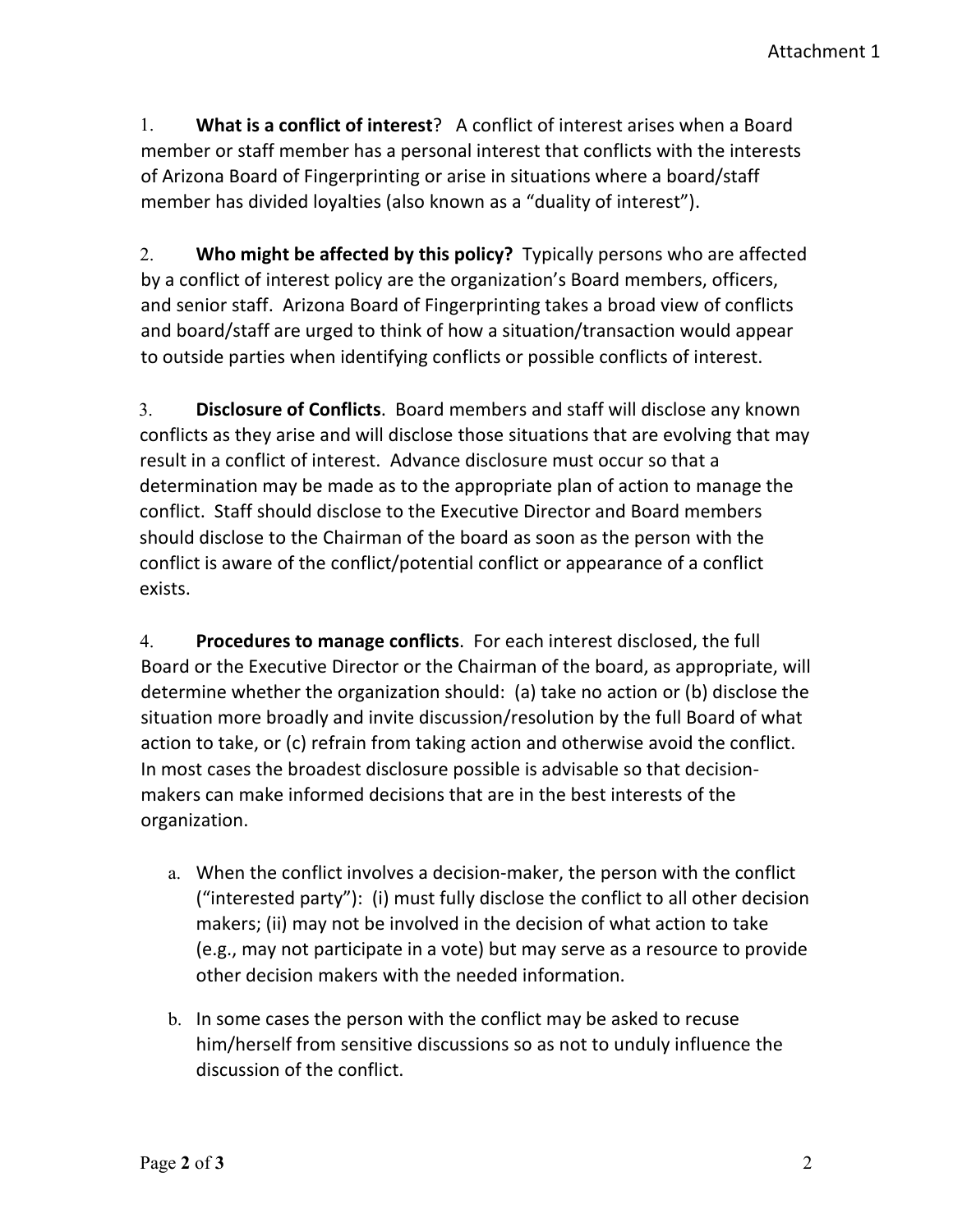- c. In all cases, decisions involving a conflict will be made only be disinterested persons.
- d. The fact that a conflict was managed and the outcome will be documented in the minutes of board meetings if the conflict was related to a Board member, and reported by the Executive Director to the Chairman.
- e. The Executive Director will monitor proposed or ongoing transactions of the organization (e.g., contracts with vendors and collaborations with third parties) for conflicts of interest and disclose them to the Board and staff, as appropriate, whether discovered before or after the transaction has occurred.

I hereby acknowledge that I have read in its entirety each described policy:

| Ethical Standards Policy #102 | (initials) |
|-------------------------------|------------|
| Hearing Recusal Policy #103   | (initials) |

Board policies are posted on the Arizona Board of Fingerprinting website for review and a hardcopy will been placed in board members' files.

\_\_\_\_\_\_\_\_\_\_\_\_\_\_\_\_\_\_\_\_\_\_\_\_\_\_\_\_\_\_\_\_\_\_\_\_\_\_\_\_\_ \_\_\_\_\_\_\_\_\_\_\_\_\_\_\_\_\_\_\_

Signature Date Date

Print Name

\_\_\_\_\_\_\_\_\_\_\_\_\_\_\_\_\_\_\_\_\_\_\_\_\_\_\_\_\_\_\_\_\_\_\_\_\_\_\_\_\_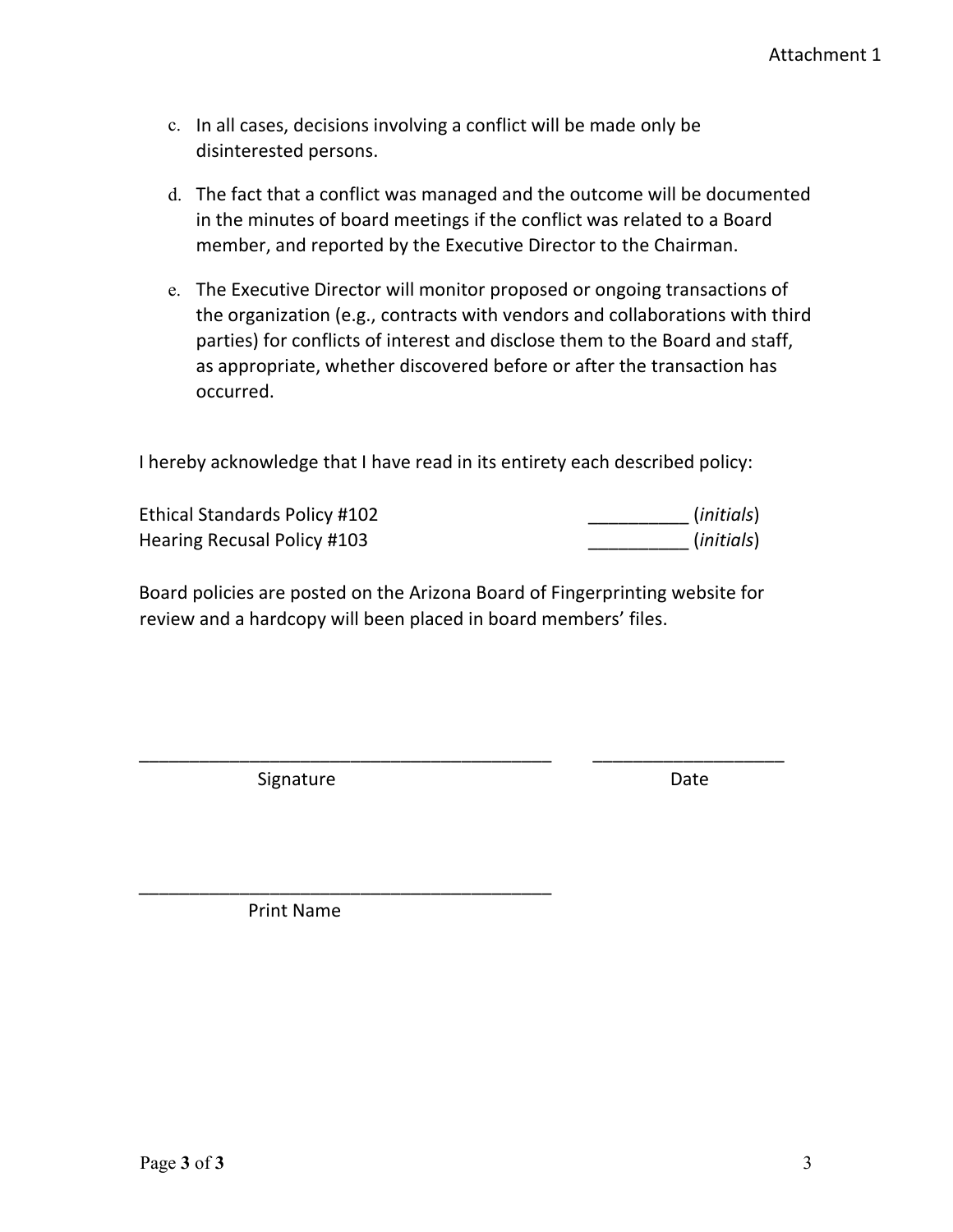| ARIZONA BOARD OF FINGERPRINTING | <b>TOPIC: Ethical Standards</b>     |                               |
|---------------------------------|-------------------------------------|-------------------------------|
| <b>POLICIES AND PROCEDURES</b>  | POLICY #:<br>EFFECTIVE:<br>UPDATED: | 102<br>2/21/2020<br>2/21/2020 |

#### **PURPOSE:**

The purpose of this policy is to set the highest standards of honesty, integrity, conduct and impartiality for all Board Members. Board members shall be held accountable for complying with these standards as well as the Board's Policy and Procedures when conducting their official and personal affairs.

#### **AUTHORITY:**

| Board of fingerprinting; organization; meetings      |  |  |
|------------------------------------------------------|--|--|
| <b>Open Meeting Law</b>                              |  |  |
| Conflict of interest of officers and employees       |  |  |
| Prohibited personnel practice; violation; exceptions |  |  |
| Cause for discipline or dismissal                    |  |  |
| Political activity                                   |  |  |
| Improper use of official position                    |  |  |
| 5 U.S.C. Sections 1501 to 1508 (Federal Hatch Act)   |  |  |
|                                                      |  |  |

#### **PROCEDURE:**

#### **102.01 Member Standards**

1.1 Arizona Board of Fingerprinting Members are appointed by the Directors of their respective agencies and shall be held accountable for complying with standards that establish the necessary trust, confidence, and respect of officials, employees and the general public. Members shall:

- a. Maintain high standards of honesty, integrity, confidentiality and impartiality;
- b. Demonstrate ethical conduct at all times in the performance of their duties;
- c. Cooperate with all officials in a courteous manner;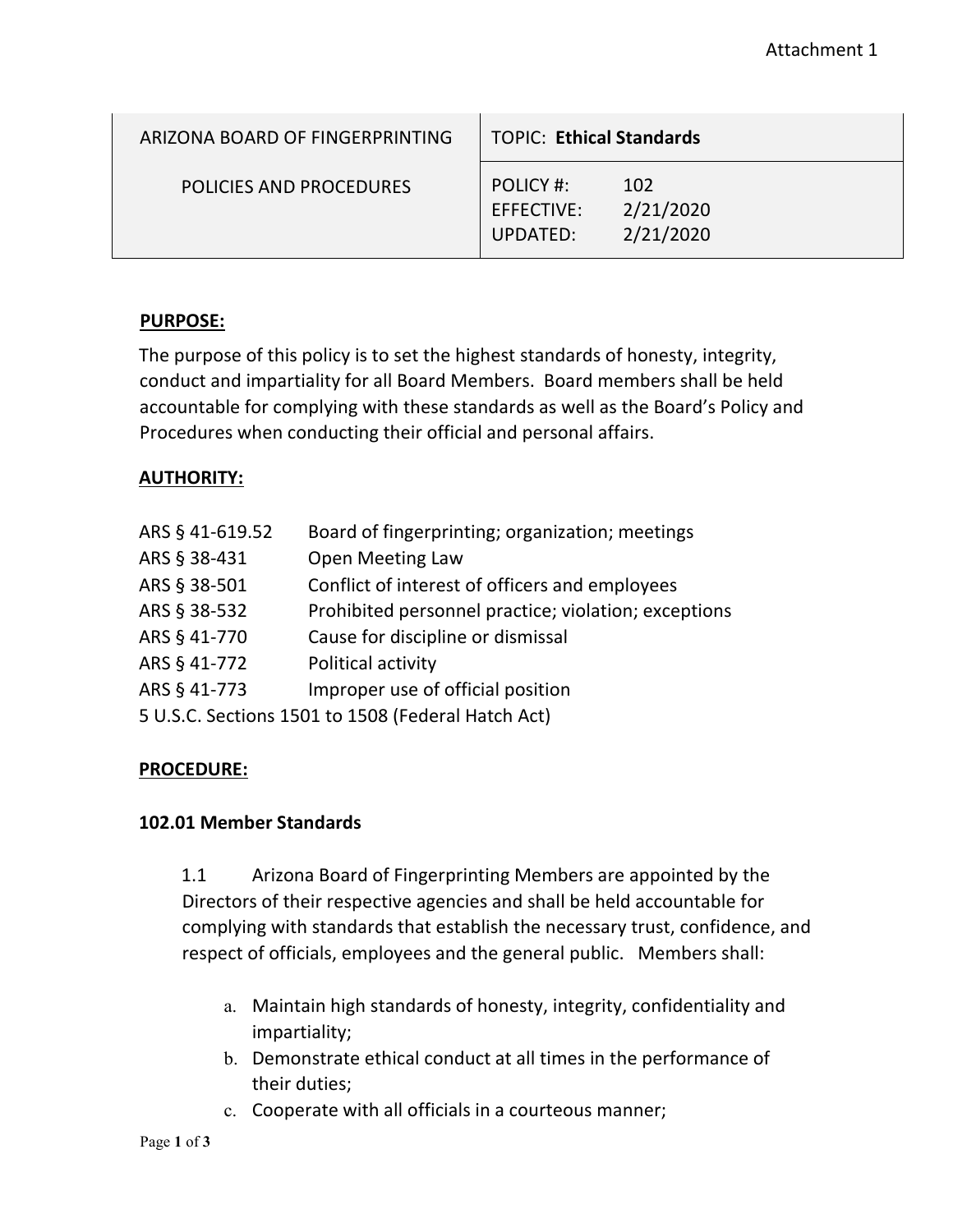- d. Accept job responsibilities and comply with State and Federal laws, Arizona Administrative Codes and the Board's policies and procedures; and
- e. Shall not demean any opinion expressed by another Board member.
- f. Shall not publicly denounce a decision made by a previous Board.

#### **102.2 Board Member Training**

2.1. Board Members will attend and participate training administrated by the Executive Director or designee and conducted by the Attorney General's Office.

2.2. Board Members will seek answers to technical questions and/or guidance only from the Board Chairperson, Executive Director, and/or Board Counsel.

2.3 Procedural questions which arise during a hearing shall be referred to the Board Chairperson and/or Executive Director.

> 2.3.1 While in quorum, a member may vote at any time to enter executive session to seek legal advice from the Board's counsel when present or request a follow up meeting for the next scheduled Board meeting to have Board's counsel present.

#### **102.3 Board Hearing Standards**

3.1 Board members shall be knowledgeable, understand and comply with the Open Meeting Law at all times.

3.2 Board members will not discuss any material related to any hearing scheduled to be heard before the Board when a quorum of the Board is present.

3.3 Board Members shall report to the Board Chairperson any attempt to persuade them on how to vote in an individual hearing or set of hearings from any internal or external source.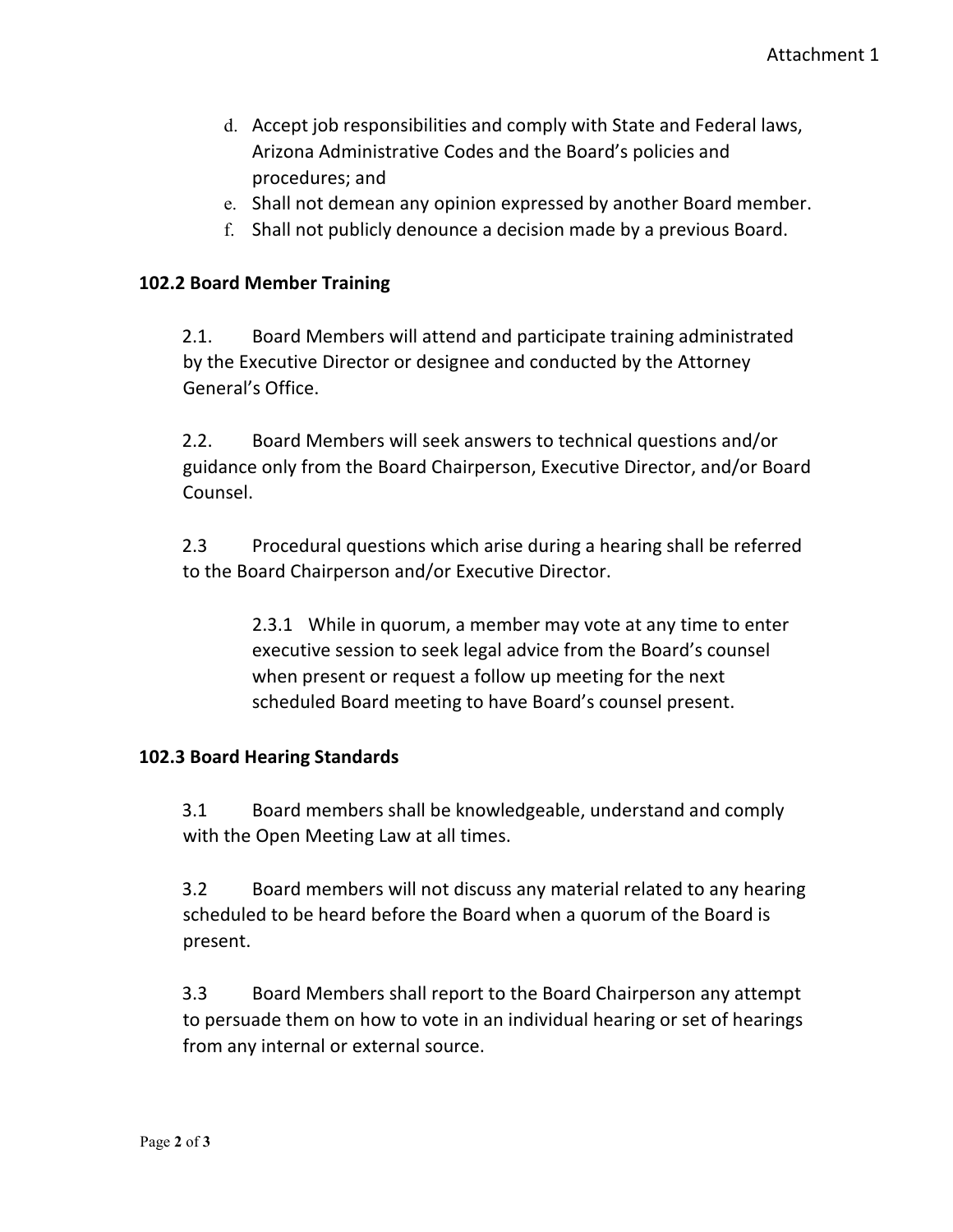3.3.1 The Board Chairperson upon receiving information from a Board member that someone is attempting to influence the decision making process will gather all information possible and submit their findings in writing to the Attorney General for investigation.

3.4 Board Members shall review all documentation provided to them by administrative staff and interested parties **prior** to a scheduled hearing.

#### **IMPLEMENTATION**

This policy was adopted by the Arizona Board of Fingerprinting in accordance with law.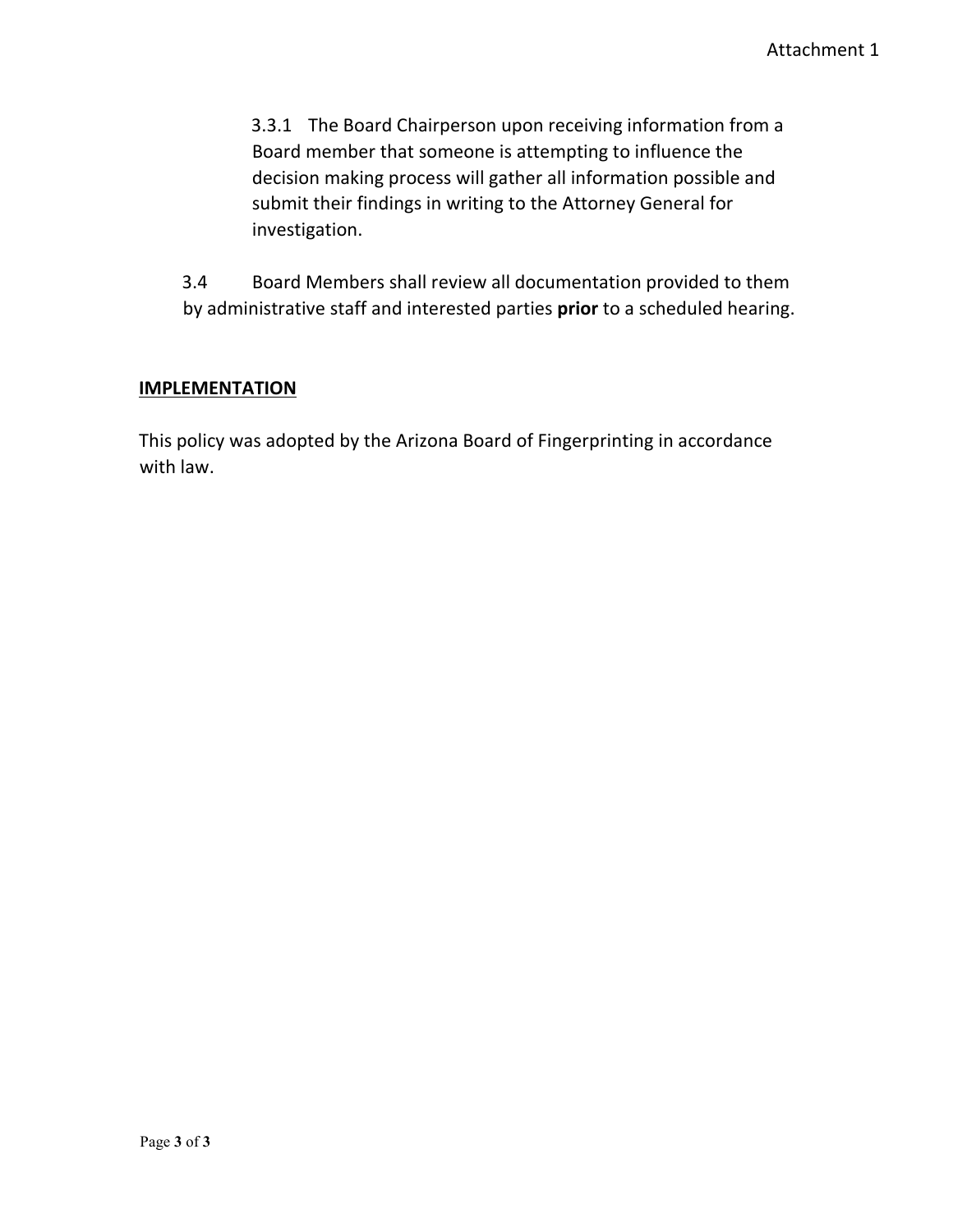| ARIZONA BOARD OF FINGERPRINTING | <b>TOPIC: Hearing Recusal</b>                                        |  |
|---------------------------------|----------------------------------------------------------------------|--|
| POLICIES AND PROCEDURES         | POLICY #:<br>103<br>2/21/2020<br>EFFECTIVE:<br>2/21/2020<br>UPDATED: |  |

#### **PURPOSE:**

The purpose of this policy is to outline the general procedures and guidelines associated with the Board's practice of conducting fair and equitable hearings without regard to personal or other biases and interests.

#### **AUTHORITY:**

A.R.S. §§ 38-501 – 38-511 State Personnel Rules State Employee Handbook

#### **PROCEDURE:**

#### **103.1 Determination of Recusal**

- 1.1 There are times when a Member of the Board Fingerprinting may feel it would be inappropriate to participate in a matter pending before the Board. When this occurs, a member may recuse themselves from participating and making a determination in the matter.
	- 1.1.1 Recusal of self from a hearing must be determined by that individual.
- 1.2 A member should disqualify him/herself in any proceeding in which their impartiality might reasonably be questioned or where they have a personal bias or prejudice concerning a party, or personal knowledge of disputed facts concerning the matter.
- 1.3 A member should question participation in a matter if they have already predetermined their vote concerning the outcome or when the member has a personal, professional or financial in the outcome. As a general rule, a Board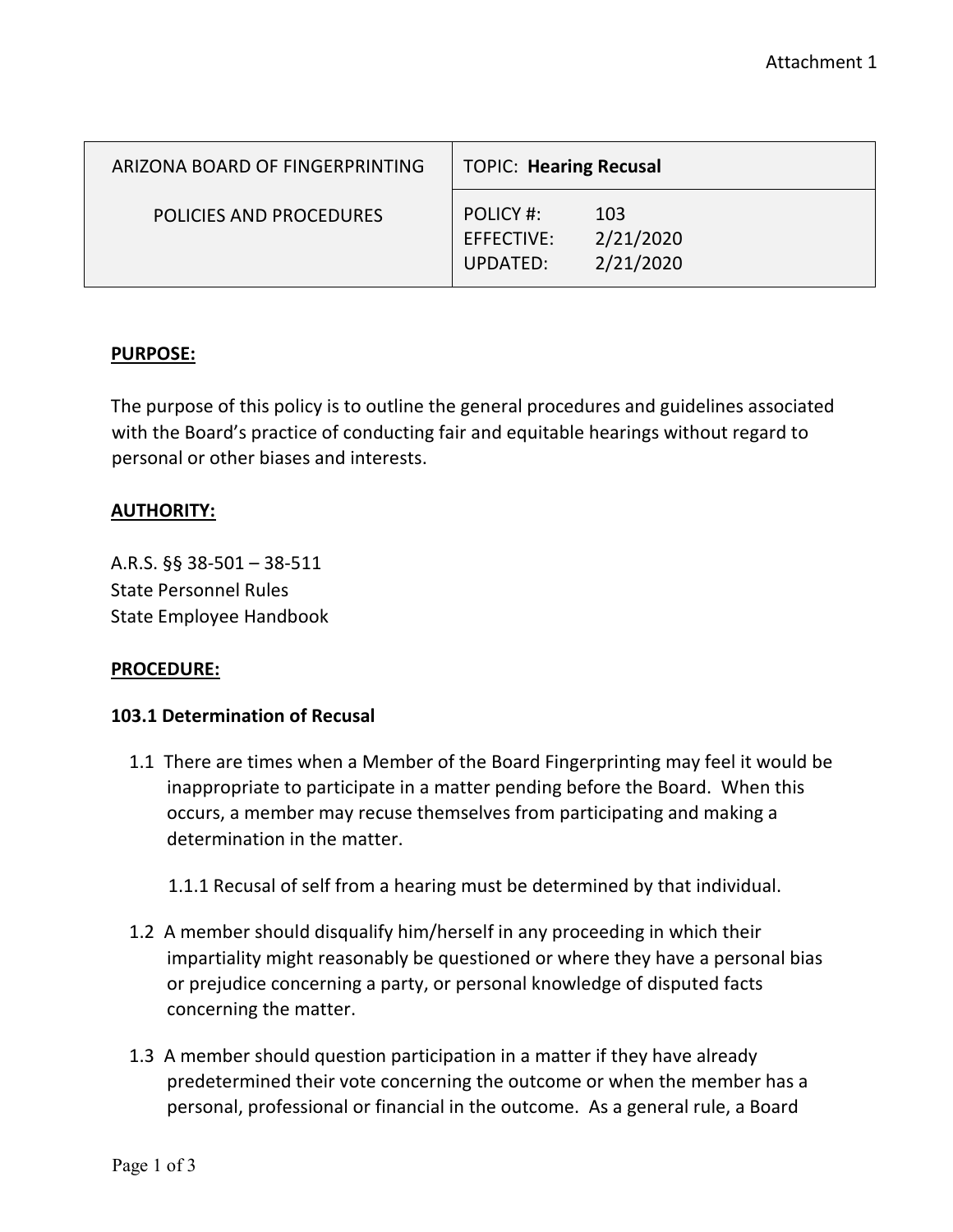member should recuse himself/herself if participation would violate or conflict with prevailing statutes (ARS §38-501 – 38-511), state personnel rules and provisions within the State of Arizona Employee Handbook.

1.4 Examples illustrating when a Board member may wish to consider recusing themselves are:

*Financial Involvement***:** Recuse yourself when you or a relative have a financial involvement that might reasonably be expected to impair your objectivity. Financial involvement means any personal or business relationship with a participant at the hearing. Relative means the spouse, child, child's child, parent, grandparent, brother or sister of whole or half-blood and their spouses and the parent, brother, sister or child of a spouse. A.R.S. Sec. 38-502. Usually step children and adopted children and their spouses are included under the purview of immediate family.

*Personal Involvement:* Recuse yourself when you or members of your immediate family have personal involvement with the applicant that creates some benefit to you or to an immediate family member. A board member should recuse themselves if they have knowledge, information, or have a relationship that would prevent them from participating in a fair, objective and unbiased hearing. Personal involvement means other than a work related relationship.

*Professional Services* (lawyer, accountant, etc.): If a board member is currently receiving services from a professional person or is providing services to an individual that has a vested interest in a board hearing, it is not advisable from a policy standpoint for the board member to participate in a hearing. Board members should seek an advisory opinion from the attorney general's office regarding the member's ability to participate in the hearing should such a conflict arise.

*Personal Interest*: If a board member is related to someone who is directly or indirectly involved in a personal relationship with an Applicant or other hearing participant that member should not participate in a hearing.

*Political Interest***:** State employees are allowed to participate in campaigns and solicit campaign contributions for political candidates. However, a board member should recuse themselves if they have knowledge, information, or have a relationship with a candidate or holder of political office who has a matter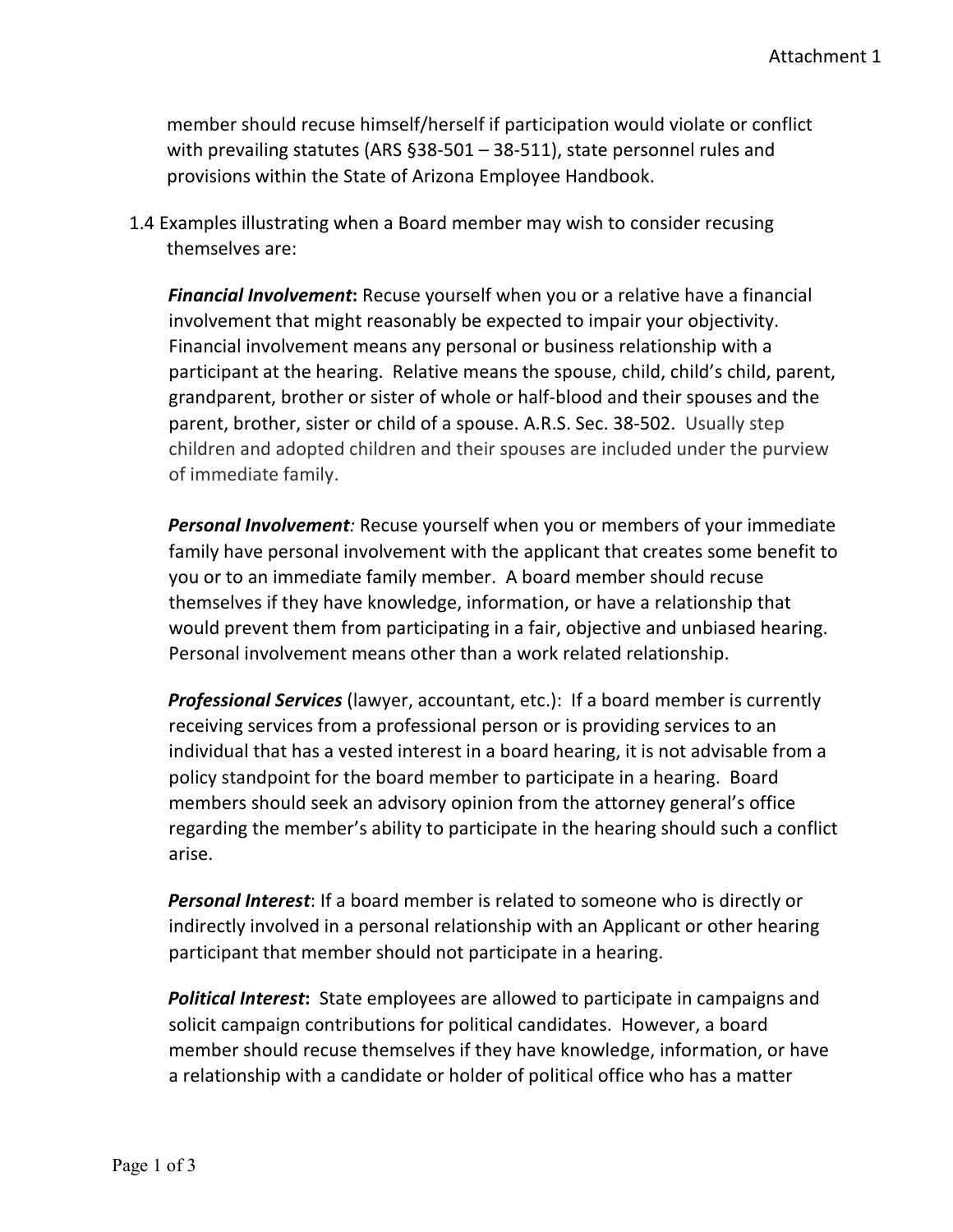before the board that would prevent them from participating in a fair, objective and unbiased hearing.

#### **103.2 Notice to the Public**

- 2.1 Any Board member who intends to recuse himself/herself from a hearing shall declare their intention at the start of a hearing, before testimony begins, and leave the board room.
	- 2.1.1 Stating the reason for a Board member's decision to recuse is permissible but not required.

#### **103.3 Recusal of Board Chairperson**

3.1 If the Board Chairperson recuses him/herself from a hearing, he or she shall designate another member to act as Chairperson.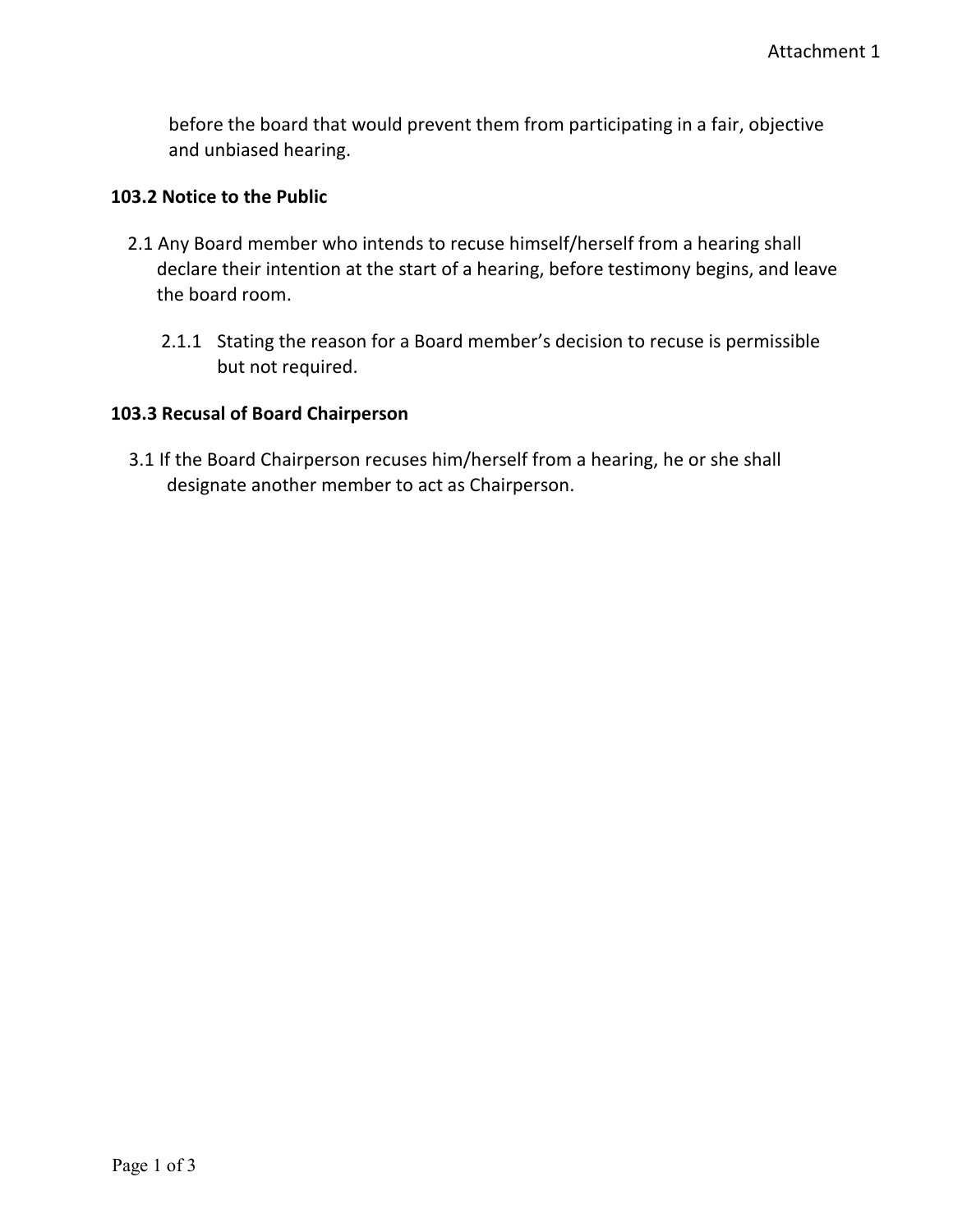

# **Arizona Board of Fingerprinting** Memo

| <b>SUBJECT</b> | <b>Board Fee Decrease</b> |
|----------------|---------------------------|
| Date:          | February 19, 2020         |
| FROM:          | Matthew A. Scheller       |
| TO:            | <b>Board Members</b>      |

At its February 21, 2020 meeting, the Board will consider whether to adopt rules to change the Board's portion of the fingerprint-clearance-card fee. In October 2019, the Arizona Auditor General completed and published a performance audit and sunset review and recommended that the Board analyze its current revenues and costs to determine whether the current \$7 fee should be adjusted (and document its analysis and determination), and establish and implement a process for periodically reviewing the appropriateness of its fee. This memo identifies the Board's options, and offers fund projections for certain fee rates, and recommends decreasing the fee.

 $\_$  , and the contribution of the contribution of  $\mathcal{L}_\mathcal{A}$  , and the contribution of  $\mathcal{L}_\mathcal{A}$ 

Board members are free to share this memo with interested parties, who are welcome to contact me with comments or questions at matthew.scheller@fingerprint.az.gov or (602) 265-3747.

#### **SUMMARY**

- The Board should adopt rules to decrease its portion of the fingerprint-clearancecard fee from \$7.00 to \$4.00.
- The Board is adequately staffed at the current time in order to meet its statutory time frames.
- If the Board does not adopt this decrease, the Board's fund balance will be substantially above what the Board needs to operate its day-to-day operations.
- On an annual basis, the Board should review the appropriateness of its fee.

#### **BOARD FUNDING AND BUDGET**

The Board of Fingerprinting Fund ("Board fund") is established by A.R.S. § 41–619.56. Revenue for the Board fund comes from a portion of the fingerprint-clearance-card fee. The fee for a fingerprint clearance card is \$67.00 for paid employees and teacher certification and \$63.00 for volunteers. The Board fund receives \$7.00 for each fingerprint-clearance-card application.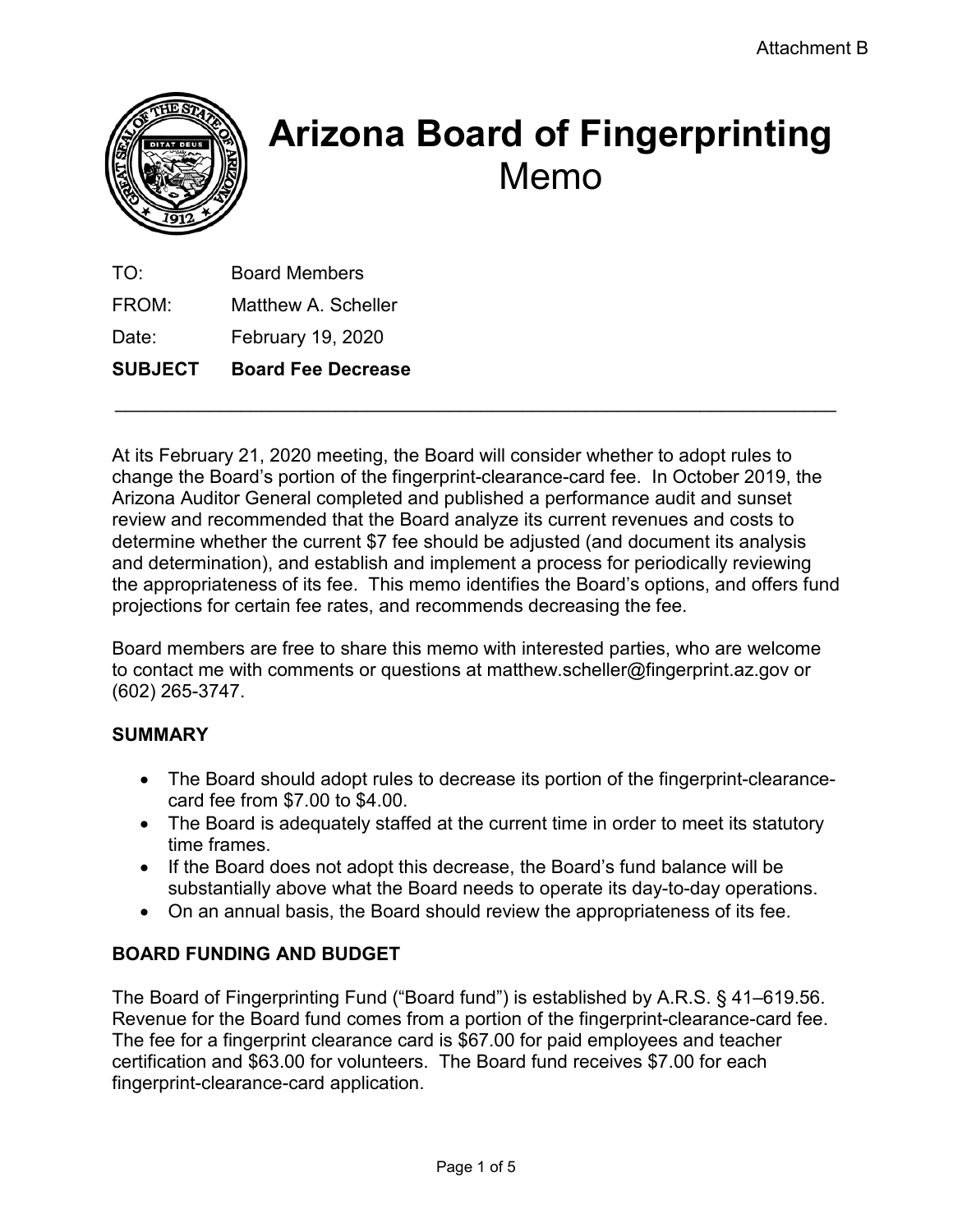For fiscal year ("FY") 2020, which is the current fiscal year, the Board adopted a budget that included \$3,416,139.82 in total expenditures. This amount includes Board expenditures in the amount of \$707,039.82 and a one-time legislative fund sweep that was included in HB 2748 in the amount of \$2,709,000. As explained in an August 21, 2019 memo I sent to the Board, the projected revenues would be \$1,050,000 for FY 2020. This projection was based on the assumption that DPS would receive about 150,000 fingerprint-clearance-card applications, which is less than the number DPS received in FY 2019 but consistent with what has been seen in previous years. If the revenues match projections, after the legislative fund sweep, the Board's fund balance at the end of FY 2020 will be \$1,188,880.18. The Board fund is exempt from the lapsing of appropriations, and this amount would be carried forward to future fiscal years.

The August 21 memo indicates that expenditures would be less than revenues by \$342,960.20. Therefore, the fund balance would continue to increase at the high rate unless the current Board fee is addressed.

#### **REASONS FOR FEE DECREASE**

First, as indicated in the Auditor General Report, the Board's fund balance grew from approximately \$1.3 million at the end of fiscal year 2013 to more than \$3.5 million at the end of fiscal year 2019. This increase in the Board's fund balance indicates that the Board's \$7 fee may be too high given the current number of applicants for a fingerprint clearance card and the Board's costs for processing the applications it receives. Even with additional staff the Board has recently added to address its increasing workload, the amount of revenues are substantially above the expenditures.

In addition, the Government fee-setting standards and guidance state that user fees should be determined based on the costs of providing a service and that fees should be reviewed periodically to ensure they are aligned with program costs. (Joint Legislative Committee on Performance Evaluation and Expenditure Review. (2002). State agency fees: FY 2001 collections and potential new fee revenues. Jackson, MS.)

Second, as the Board has seen in the Annual Reports that have been provided, the number of fingerprint-clearance-card applications that DPS receives continues to increase with the number of new professions required to obtain a fingerprint clearance card. In FY 2015, the legislature added Physical Therapists and Physical Therapist Assistants (ARS §32-2022), Alarm Installers (ARS §32-121), and School Bus Drivers (ARS §28-3228). In FY 2018, Industrial Hemp Licenses (ARS §3-314), Home Inspector Certification (ARS §32-122.02), Department of Economic Security Employees who have access to federal tax information (ARS § 41-1969), and Dental Therapist Licensure (ARS § 32-1276.01) were added.

With this increase in applications to DPS, the number of applications for good-causeexceptions continues to rise. The last several years remain significantly above the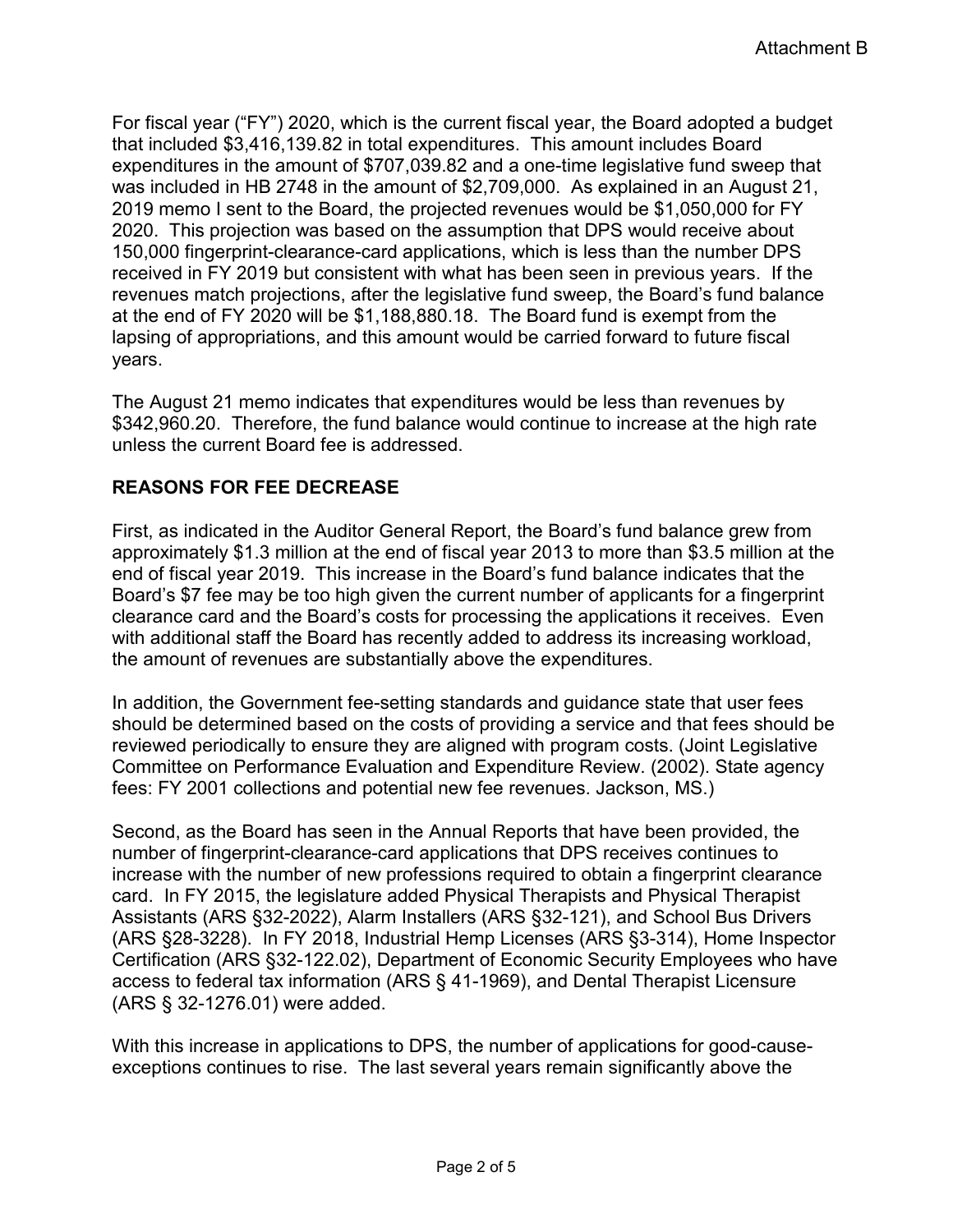Board's prediction. Thus, the Board's source of revenue is increasing and the workload is also increasing. See the table below:



In FY 2019, DPS received 170,671 applications; in FY 2018, DPS received 162,191; and in FY 2017, DPS received 147,387 applications. As indicated above, in "Board Funding and Budget," the Board's current budget was adopted with a level of revenues that assumed DPS would receive about 150,000 applications over the course of FY 2020. However, revenues collected in FY 2020 may be greater than anticipated, and the Board fund balance will continue to increase this fiscal year. The end-of-fiscal-year balance will be over 1,000,000 even with the legislative fund sweep from this past Fiscal Year.

#### **AMOUNT OF DECREASE**

Below are various projections for the Board over multiple fiscal years based on different fee decreases. Each of these projections assumes that DPS will receive 150,000 fingerprint-clearance-card applications.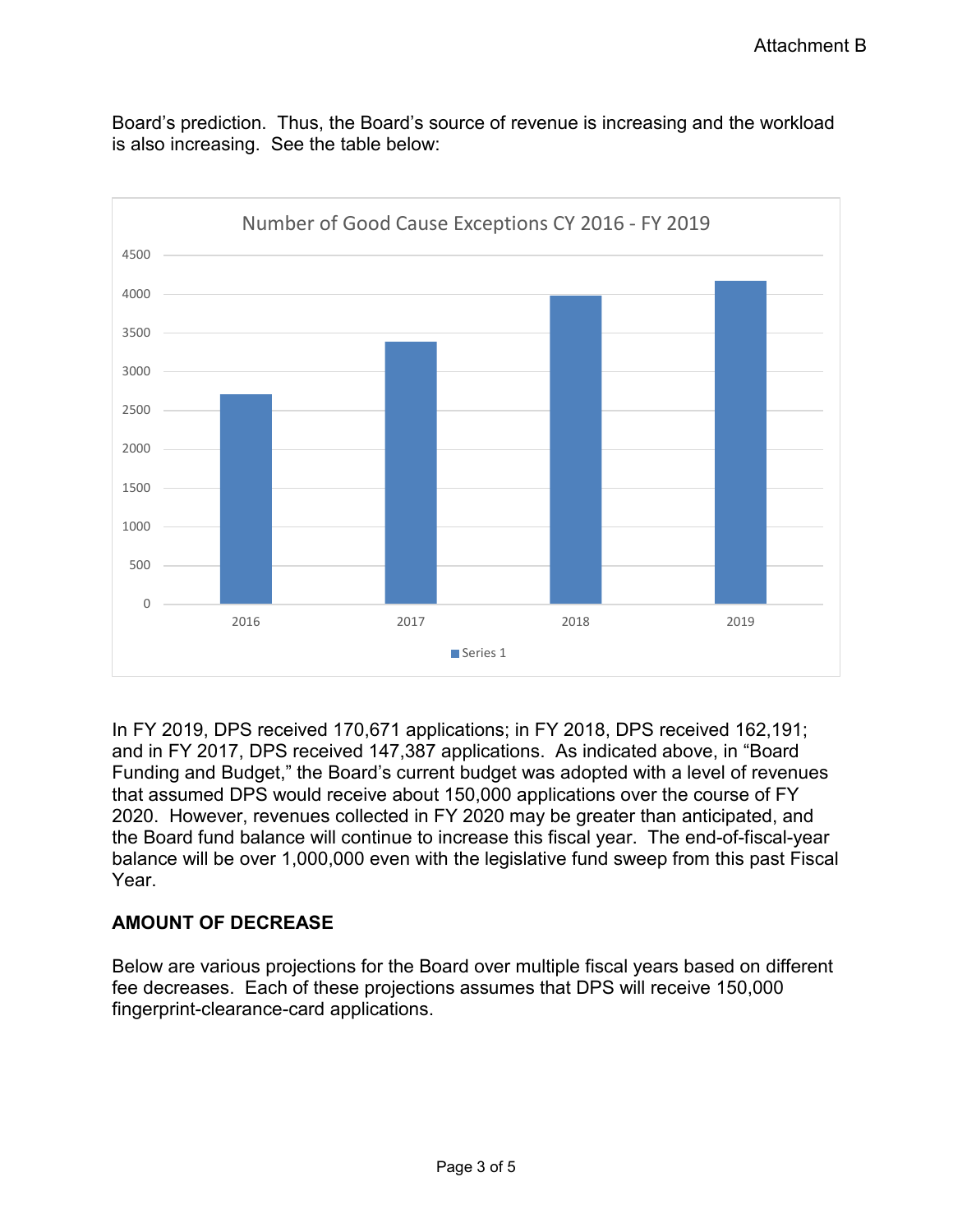| <b>Budget</b><br>FY 2020<br>FY 2021<br>FY 2022<br>FY 2023<br>FY 2024<br>Fee<br>\$<br>Revenues*<br>1,050,000.00<br>\$1,050,000.00<br>\$1,050,000.00<br>\$1,050,000.00<br>\$1,050,000.00<br>\$<br>845,920.00<br>\$1,188,880.18<br>\$1,531,840.36<br>\$1,874,800.54<br>\$<br>2,217,760.72<br>Prev. FY Balance<br>\$7.00<br>\$<br>Expenditures**<br>\$<br>707,039.82<br>707,039.82<br>\$<br>707,039.82<br>\$<br>707,039.82<br>707,039.82<br>Ś.<br>\$<br>\$2,560,720.90<br>Net Income<br>1,188,880.18<br>\$1,531,840.36<br>\$1,874,800.54<br>\$2,217,760.72<br>\$<br>\$<br>1,050,000.00<br>\$<br>900,000.00<br>\$<br>900,000.00<br>\$<br>900,000.00<br>Revenues*<br>900,000.00<br>\$<br>845,920.00<br>\$1,188,880.18<br>\$1,381,840.36<br>\$1,574,800.54<br>\$<br>1,767,760.72<br>Prev. FY Balance<br>\$6.00 |  |
|---------------------------------------------------------------------------------------------------------------------------------------------------------------------------------------------------------------------------------------------------------------------------------------------------------------------------------------------------------------------------------------------------------------------------------------------------------------------------------------------------------------------------------------------------------------------------------------------------------------------------------------------------------------------------------------------------------------------------------------------------------------------------------------------------------|--|
|                                                                                                                                                                                                                                                                                                                                                                                                                                                                                                                                                                                                                                                                                                                                                                                                         |  |
|                                                                                                                                                                                                                                                                                                                                                                                                                                                                                                                                                                                                                                                                                                                                                                                                         |  |
|                                                                                                                                                                                                                                                                                                                                                                                                                                                                                                                                                                                                                                                                                                                                                                                                         |  |
|                                                                                                                                                                                                                                                                                                                                                                                                                                                                                                                                                                                                                                                                                                                                                                                                         |  |
|                                                                                                                                                                                                                                                                                                                                                                                                                                                                                                                                                                                                                                                                                                                                                                                                         |  |
|                                                                                                                                                                                                                                                                                                                                                                                                                                                                                                                                                                                                                                                                                                                                                                                                         |  |
|                                                                                                                                                                                                                                                                                                                                                                                                                                                                                                                                                                                                                                                                                                                                                                                                         |  |
|                                                                                                                                                                                                                                                                                                                                                                                                                                                                                                                                                                                                                                                                                                                                                                                                         |  |
|                                                                                                                                                                                                                                                                                                                                                                                                                                                                                                                                                                                                                                                                                                                                                                                                         |  |
| \$<br>\$<br>Expenditures**<br>707,039.82<br>\$<br>\$<br>707,039.82<br>\$<br>707,039.82<br>707,039.82<br>707,039.82                                                                                                                                                                                                                                                                                                                                                                                                                                                                                                                                                                                                                                                                                      |  |
| \$<br>\$1,960,720.90<br>1,188,880.18<br>\$1,381,840.36<br>\$1,574,800.54<br>\$1,767,760.72<br>Net Income                                                                                                                                                                                                                                                                                                                                                                                                                                                                                                                                                                                                                                                                                                |  |
|                                                                                                                                                                                                                                                                                                                                                                                                                                                                                                                                                                                                                                                                                                                                                                                                         |  |
| \$<br>\$<br>\$<br>\$<br>1,050,000.00<br>750,000.00<br>\$<br>750,000.00<br>750,000.00<br>750,000.00<br>Revenues                                                                                                                                                                                                                                                                                                                                                                                                                                                                                                                                                                                                                                                                                          |  |
| \$<br>\$<br>1,317,760.72<br>845,920.00<br>\$1,188,880.18<br>\$1,231,840.36<br>\$1,274,800.54<br>Prev. FY Balance<br>\$5.00                                                                                                                                                                                                                                                                                                                                                                                                                                                                                                                                                                                                                                                                              |  |
| \$<br>\$<br>Expenditures**<br>707,039.82<br>707,039.82<br>\$<br>707,039.82<br>707,039.82<br>707,039.82<br>\$.<br>\$                                                                                                                                                                                                                                                                                                                                                                                                                                                                                                                                                                                                                                                                                     |  |
| \$<br>Net Income<br>1,188,880.18<br>\$1,231,840.36<br>\$1,274,800.54<br>\$1,317,760.72<br>\$1,360,720.90                                                                                                                                                                                                                                                                                                                                                                                                                                                                                                                                                                                                                                                                                                |  |
|                                                                                                                                                                                                                                                                                                                                                                                                                                                                                                                                                                                                                                                                                                                                                                                                         |  |
| \$<br>\$<br>1,050,000.00<br>600,000.00<br>\$<br>600,000.00<br>\$<br>600,000.00<br>600,000.00<br>Revenues*<br>\$                                                                                                                                                                                                                                                                                                                                                                                                                                                                                                                                                                                                                                                                                         |  |
| \$<br>\$<br>\$<br>845,920.00<br>\$1,188,880.18<br>\$1,081,840.36<br>974,800.54<br>Prev. FY Balance<br>867,760.72<br>\$4.00                                                                                                                                                                                                                                                                                                                                                                                                                                                                                                                                                                                                                                                                              |  |
| \$<br>\$<br>Expenditures**<br>\$<br>\$<br>707,039.82<br>Ś.<br>707,039.82<br>707,039.82<br>707,039.82<br>707,039.82                                                                                                                                                                                                                                                                                                                                                                                                                                                                                                                                                                                                                                                                                      |  |
| \$<br>\$<br>\$<br>1,188,880.18<br>\$1,081,840.36<br>974,800.54<br>\$<br>867,760.72<br>760,720.90<br>Net Income                                                                                                                                                                                                                                                                                                                                                                                                                                                                                                                                                                                                                                                                                          |  |
|                                                                                                                                                                                                                                                                                                                                                                                                                                                                                                                                                                                                                                                                                                                                                                                                         |  |
| \$<br>\$<br>Revenues*<br>\$<br>450,000.00<br>\$<br>450,000.00<br>\$<br>450,000.00<br>1,050,000.00<br>450,000.00                                                                                                                                                                                                                                                                                                                                                                                                                                                                                                                                                                                                                                                                                         |  |
| \$<br>\$<br>\$<br>\$<br>845,920.00<br>\$1,188,880.18<br>931,840.36<br>674,800.54<br>417,760.72<br>Prev. FY Balance<br>\$3.00                                                                                                                                                                                                                                                                                                                                                                                                                                                                                                                                                                                                                                                                            |  |
| \$<br>\$<br>\$<br>\$<br>Expenditures**<br>707,039.82<br>\$<br>707,039.82<br>707,039.82<br>707,039.82<br>707,039.82                                                                                                                                                                                                                                                                                                                                                                                                                                                                                                                                                                                                                                                                                      |  |
| \$<br>\$<br>\$<br>\$<br>1,188,880.18<br>\$<br>931,840.36<br>674,800.54<br>417,760.72<br>160,720.90<br>Net Income                                                                                                                                                                                                                                                                                                                                                                                                                                                                                                                                                                                                                                                                                        |  |
|                                                                                                                                                                                                                                                                                                                                                                                                                                                                                                                                                                                                                                                                                                                                                                                                         |  |

\*\*Previous FY Balance is the Final FY 2019 Balance minus \$2,709,000 Legislative Fund Sweep for FY 2020

Based on these projections, I recommend that the Board adopt a fee decrease of \$3.00 (from \$7.00 to \$4.00). The Board may want to consider decreasing the fee by \$4.00 (from \$7.00 to \$3.00). The Chart indicates the "Net Income" or projected amount remaining in the Board fund projected out over a 5 year period. If the projections stay consistent the Board fund would gradually decrease and maintain a positive balance. In addition, the Board should review the fee on an ongoing basis.

#### **PROCESS AND TIME FRAME FOR DECREASING THE FEE**

The Board's current fee of \$7.00 is established in rule under A.A.C. R13-11-113(A). To change its fee, the Board would need to change its rules. Under A.R.S. § 41– 619.53(A)(2), the Board is exempt from the rulemaking requirements of the Administrative Procedures Act ("APA"). However, the Board should follow its past practice of adhering to a process that parallels portions of the APA's rulemaking